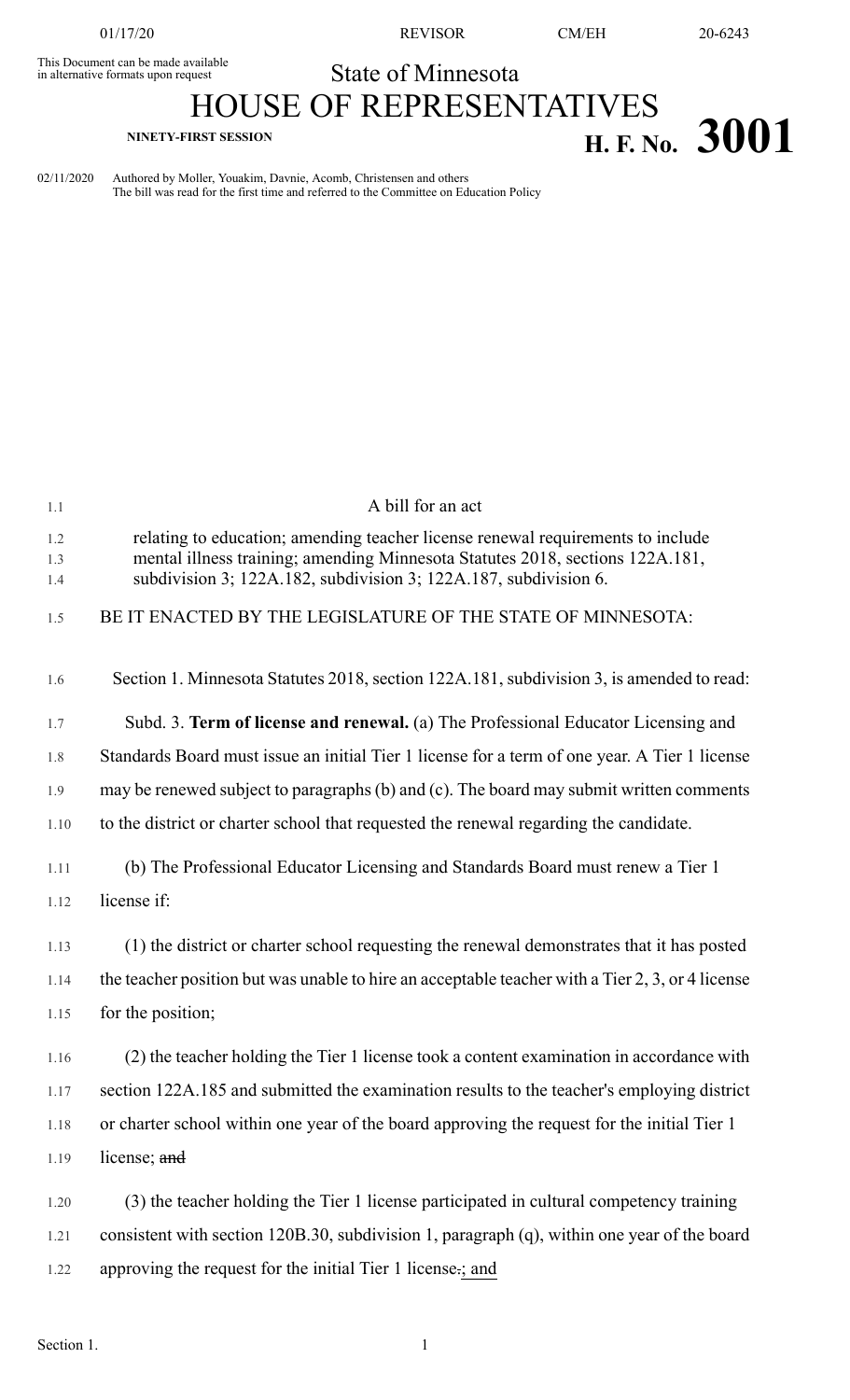# 2.1 (4) the teacher holding the Tier 1 license met the mental illness training renewal

#### 2.2 requirement under section 122A.187, subdivision 6.

- 2.3 The requirement in clause (2) does not apply to a teacher that teaches a class in a career and 2.4 technical education or career pathways course of study.
- 2.5 (c) A Tier 1 license must not be renewed more than three times, unless the requesting 2.6 district or charter school can show good cause for additional renewals. A Tier 1 license 2.7 issued to teach (1) a class or course in a career and technical education or career pathway 2.8 course of study or (2) in a shortage area, as defined in section 122A.06, subdivision 6, may 2.9 be renewed without limitation.

### 2.10 **EFFECTIVE DATE.** This section is effective for licenses issued on or after July 1, 2.11 2020.

2.12 Sec. 2. Minnesota Statutes 2018, section 122A.182, subdivision 3, is amended to read:

2.13 Subd. 3. **Term of license and renewal.** The Professional Educator Licensing and 2.14 Standards Board must issue an initial Tier 2 license for a term of two years. A Tier 2 license 2.15 may be renewed three times. Before a Tier 2 license is renewed for the first time, a teacher 2.16 holding a Tier 2 license must participate in cultural competency training consistent with 2.17 section 120B.30, subdivision 1, paragraph (q), and mental illness training under section 2.18 122A.187, subdivision 6. The board must issue rules setting forth the conditions for additional 2.19 renewals after the initial license has been renewed three times.

## 2.20 **EFFECTIVE DATE.** This section is effective for licenses issued on or after July 1, 2.21 2020.

2.22 Sec. 3. Minnesota Statutes 2018, section 122A.187, subdivision 6, is amended to read:

2.23 Subd. 6. **Mental illness.** The Professional Educator Licensing and Standards Board must 2.24 adopt rules that require all licensed teachers renewing a <del>Tier 3 or Tier 4</del> teaching license 2.25 under sections  $122A.183$  and 122A.181 to 122A.184, respectively, to include in the renewal 2.26 requirements at least one hour of suicide prevention best practices training in each licensure 2.27 renewal period based on nationally recognized evidence-based programs and practices,

- 2.28 among the continuing education credits required to renew a license under this subdivision,
- 2.29 and further preparation, first, in. Initial training must include understanding the key warning
- 2.30 signs of early-onset mental illness in children and adolescents, and then, during subsequent
- 2.31 licensure renewal periods, preparation may training must include providing a more in-depth
- 2.32 understanding of students' mental illness trauma, accommodations for students' mental